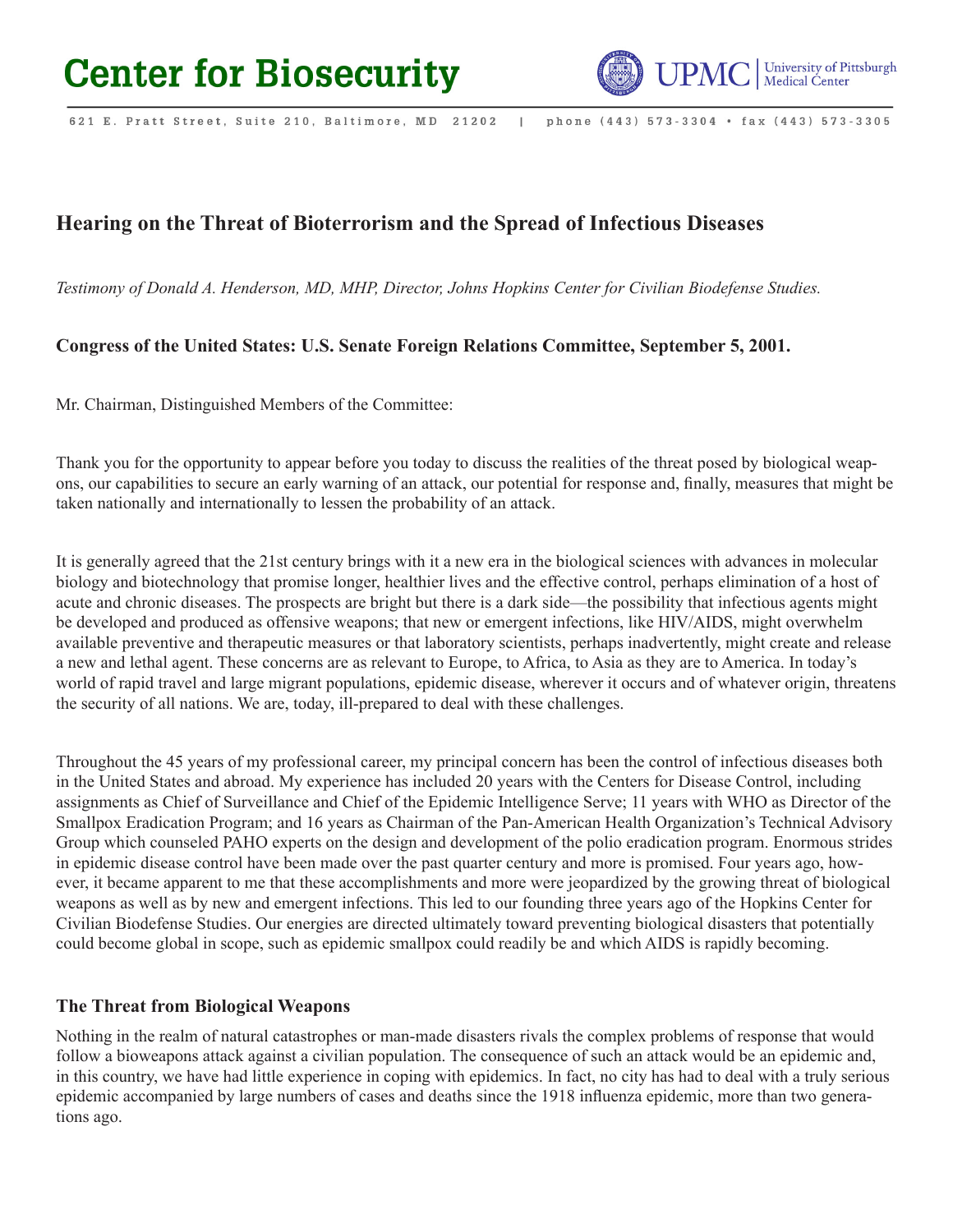Senators Hart and Rudman, chairs of the United States Commission on National Security in the Twenty-first Century, singled out bioweapons as perhaps the greatest threat that the U.S. might face in the next century. Admiral Stansfield Turner pointed out that, besides nuclear weapons, the only other weapons with the capacity to take the nation past the "point of non-recovery" are the biological ones.

The Dark Winter scenario dramatizes the catastrophic potential of smallpox as a weapon. It is, of course, not the only possible organism that might be used. In 1993, the Office of Technology Assessment estimated that 100 kilograms of anthrax released upwind of a large American city - the model being Washington, DC - could cause between 130,000 and 3 million deaths, depending on the weather and other variables. This degree of carnage is in the same range as that forecast for a hydrogen bomb. Although there is legitimate concern as well about the possible use of chemical weapons, they are far less effective pound for pound and extremely difficult to deploy over large areas. Ten grams of anthrax can produce as many casualties as a ton of a chemical nerve agent.

The insidious manner by which a biological attack would unfold is itself alarming. The fact of an attack using an explosive or chemical weapon would be recognized immediately and resources summoned quickly to deal with the consequences and to begin to remediate the situation. A biological agent would, in all probability, be released clandestinely as an aerosol spray, odorless and invisible, which would drift slowly throughout a building or across a city. Not until days to weeks later would people begin to fall ill; new cases would continue to occur over a period of one to several weeks. Some of those exposed, in all likelihood, would be hundreds of miles away when they develop symptoms—in other cities, in other countries. Thus, the consequence of the attack would extend well beyond the immediate area of release.

Biological weapons have not been used since WW II but this is not because of concern that they might not work. The U.S. program was abandoned in 1969 not for technical but for political reasons. As Gradon Carter has pointed out, the utility of bioweapons had been demonstrated by all possible means short of war. By the 1960s, the U.S. knew how to grow and process many microorganisms in a form usable for mass casualty biological weapons. Trials that modeled dispersion of simulant agents as aerosols were conducted in many cities and scores of tests with live biological agents using animals as targets were performed at the Johnson Atoll from 1963 to 1969. There is now no doubt and there was then no doubt, of the capacity of these weapons to cause widespread casualties. A World Health Organization (WHO) analysis, now 30 years old, supported the belief that biological weapons are strategic, population-destroying weapons. Since then, the technology needed to create and disperse these weapons has advanced significantly.

The year 1972 was a significant one in the history of bioweapons. That year, the Biological Weapons Convention was agreed upon, calling for all signatory countries to cease research on biological weapons and to destroy existing stocks. The Soviet Union and Iraq were both parties to the Convention. The Soviet Union, however, began immediately to greatly expand and modernize its existing biological weapons program and to develop genetically engineered pathogens and other organisms that could serve as strategic weapons. A new organization was created called Biopreparat. Ostensibly a civilian operation, it recruited some of the most capable of Russian biologists. At its peak, it employed over 30,000 persons. There was also a military program of at least 15,000 people and an agricultural program making crop pathogens that employed 10,000 people. The overall complement of staff was equivalent in size to that of its nuclear program. Biopreparat's agenda included the manipulation of viruses and micro-organisms to render them capable of surviving delivery on missile warheads; the development of particularly virulent strains of organisms that are resistant to vaccines and antibiotics; the creation of peptides that could alter moods and heart biorhythms; and the manufacture of tons of anthrax, as well as smallpox virus and antibiotic-resistant strains of plague.

Although the Soviet program was of prodigious size and sophistication, the infrastructure that is actually necessary to make a biological weapon is, in fact, comparatively simple and inexpensive, especially compared to that required to make a nuclear weapon. To make one kilogram of plutonium requires 100 tons of uranium ore; a substantial quantity of specialized equipment; and an enormous facility readily visible from the air. A biological weapon can be produced with the same equipment one uses to produce an ordinary vaccine; it can be readily housed in a building the size of a two-car garage;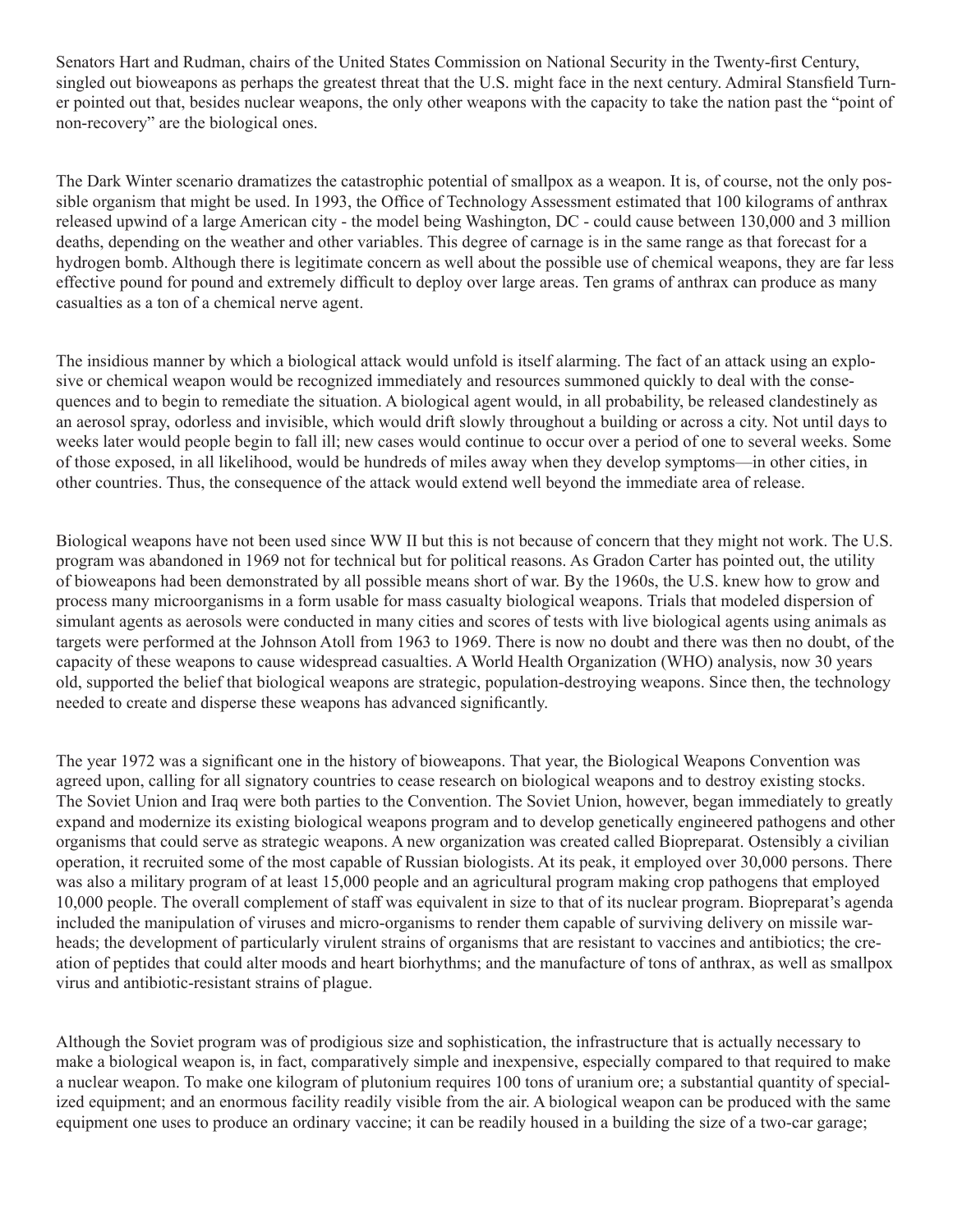nothing on the exterior would identify its use. Moreover, the room and the equipment could be sufficiently cleansed within 24 hours so that no one, on inspection, would be able to determine whether it had been used to make vaccines or biological weapons.

The intelligence agencies have estimated that at least a dozen states possess or are actively seeking an offensive biological weapons capacity. Most of these states are those named by the State Department as sponsors of terrorism. Expertise for operating these facilities is readily available from now poorly funded laboratories of the Russian biological weapons complex. For these countries, biological weapons have a special appeal. They are inexpensive, they occupy little volume, they are readily transportable from place to place and they are capable of being disseminated covertly so that attribution may be impossible.

It is also important to appreciate that the technologies needed to build biological weapons are available in the open literature and on the Internet. This is not knowledge that is limited to a few hundred scientists isolated in a laboratory in the western desert. There are many scientists who have this knowledge and are capable of putting together a biological weapon. Some have argued that preparing a biological weapon is complicated and have been mistakenly reassured by the failure of Aum Shinrikyo's efforts to aerosolize anthrax throughout Tokyo. In fact, although the sect did include some with experience in microbiology, those who actually worked on the project were not well-trained microbiologists. Nonetheless, they came very close to succeeding.

#### **Implications of Advances in Biotechnology**

A key reason for being concerned about biological weapons is the remarkable progress now being made in biotechnology and genomics research. Bioscience is moving at a much faster pace than did physics in the 1950s, partly because of computers and the more ready accessibility of knowledge, and partly because of the money that is being invested by large corporations in the biological sciences. In 1998, the U.S. biotechnology industry employed 150,000 people and had a market capitalization of \$97 billion with product sales of \$13.4 billion. Last April, the Harvard Business Review predicted that the ability to manipulate the genetic codes of living things will dwarf the business transformation propelled by the Internet. Indeed, it is generally acknowledged that the life sciences will be the most important technology of this century.

But, as the understanding of molecular biology increases and as we develop the ability to manipulate cellular processes, we are also creating the tools and knowledge for building more powerful and more diverse weapons. When we discover why a particular virus or bacteria is especially virulent or why it has become resistant to antibiotics, we create an opening for building a new drug or a new vaccine. At the same time, we facilitate the creation of tools needed to build more virulent weapons.

#### **The Effects of a Biological Weapons Attack**

The consequences of a biological weapon attack would be an epidemic, most likely following an unannounced attack. In all probability, we would know that something had happened only when people started appearing in the emergency rooms and doctors' offices with strange maladies. Depending on the biological agent and its incubation period, it could be days or weeks after release of the organism before people first became ill. Identification of the cause could be problematical. American physicians today are not trained to diagnose illnesses due to the pathogens thought to be the ones most likely to be used as bioweapons. Few physicians have ever seen cases of anthrax or smallpox or pneumonic plague.

It is difficult to imagine how the public might respond in today's world to a fast-moving lethal epidemic. In recent decades, there have been few such epidemics in industrialized cities. One of the more recent occurred in India in 1994. Plague broke out in the diamond-polishing district of Surat. It was reported by the media as a deadly, mysterious fever, possibly plague. Within hours, panic reigned. People began streaming from the city. Many in the medical community were among the first to leave. Eventually half a million fled, leaving the city a ghost town. It is estimated that India lost some two billion dollars in lost trade, embargoes, and production as a consequence of this outbreak. How many actually died of plague is still not clear but the total was not more than 50.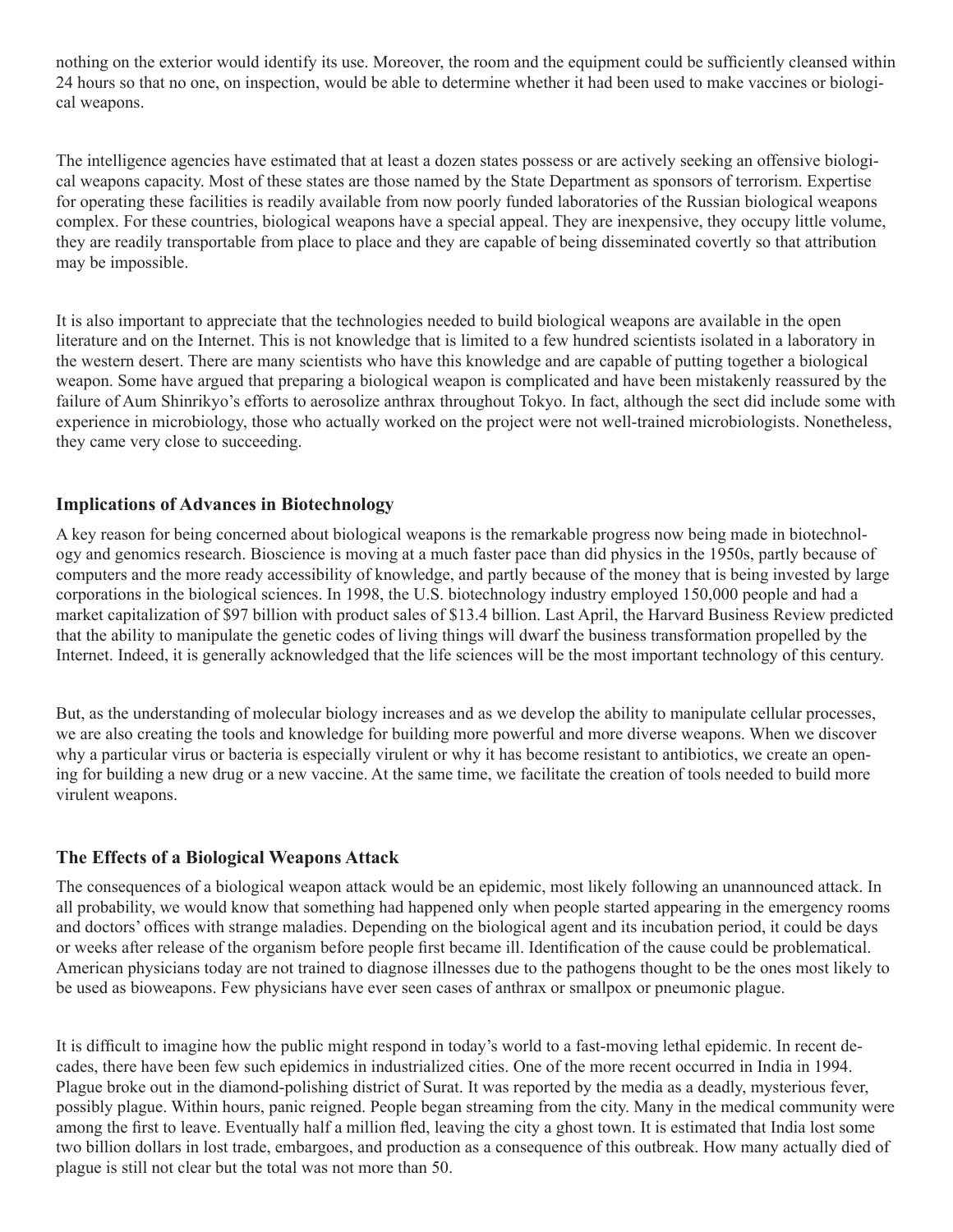Epidemics have the potential to spread internationally as we have observed with the HIV/AIDS epidemic. The disease is contagious but it is not easily transmitted from one person to another. Nevertheless, it spread across the globe and is changing the population demographics in some African countries to a degree comparable to that caused by the Black Death of the 1300s, which killed a third of the European population.

## **Addressing the Biological Weapons Threat**

The status of national preparations to deal with bioterrorism is difficult to summarize. The diverse initiatives taken by different agencies of government are not well-coordinated, even within the agencies themselves and many have been designed with little comprehension of what is implied for the civilian population when a biological weapon is used. Beginning in 1995, when the first Presidential Decision Directive was issued, preparations to respond to terrorism focussed almost exclusively on training and equipping "first response" teams to counter the effects of a nuclear or conventional explosive device or a chemical attack. Training programs in 120 cities were targeted to include police, fire and emergency rescue personnel in a "lights and sirens" type of response and special full-time units of the National Guard were constituted whose function is not clear but certainly have little to do with bioterrorism.

Not for several years was there a beginning comprehension that the consequences of use of a biological weapon would be an epidemic and that those first detecting its presence and those primarily responsible for controlling the disease would be public health personnel and physicians. Accordingly, in most cities, public health, medical and hospital personnel were not included either in planning or training. Finally, in FY99, significant funds began to be made available to the Department of Health and Human Services, primarily the Centers for Disease Control (CDC), whose traditional responsibility, with state and local health departments, has been the surveillance and control of infectious diseases. Some two years ago an Office dealing with Bioterrorism was established at CDC; modest funds began to be made available to the states for development of programs both for response and surveillance; stockpiles of antibiotics were procured; smallpox vaccine was ordered; and a national network of laboratories was established that is capable of diagnosing the organisms of principal concern. Unfortunately, little has yet been done to provide for the training of public health and medical professionals and hospitals remain woefully unprepared.

## **Current Vulnerabilities**

We are today ill-prepared to deal with an epidemic of any sort. There is, as yet, no comprehensive national plan nor an agreed strategy for dealing with the problem of biological weapons. There is little interagency coordination at the federal level and nationally funded programs appear to be as often competitive as cooperative. Particularly serious are the vulnerabilities in our medical health care system and our public health infrastructure.

## **Hospitals**

When Americans are seriously ill, they expect to be cared for in hospitals. If the hospitals became overwhelmed and were paralyzed by chaos, it would have serious implications for public morale and for the potential for containing an epidemic, let alone treating those who were already sick. The likelihood of public anxiety rising to civil disorder would rise substantially.

Hospitals are under serious pressure today. Of the 5000 hospitals in the U.S., 30% are losing money; over the last decade, 1000 have closed because of financial reasons. They face a host of regulatory issues including those dealing with health insurance portability, safer needles, medical and medication error reduction, limits on medical device reuse, ergonomic standards for employees, requirements for patient restraints and seclusion, and many more. At the same time, the numbers of the uninsured are increasing and the population is aging and in need of more medical services. The hospitals have struggled to become ever more efficient but, in their quest to eliminate inefficiencies, they have basically wiped out their surge capacity. Even minor increases in patient demand, such as that of the 1999 brief and mild flu season strained most hospitals.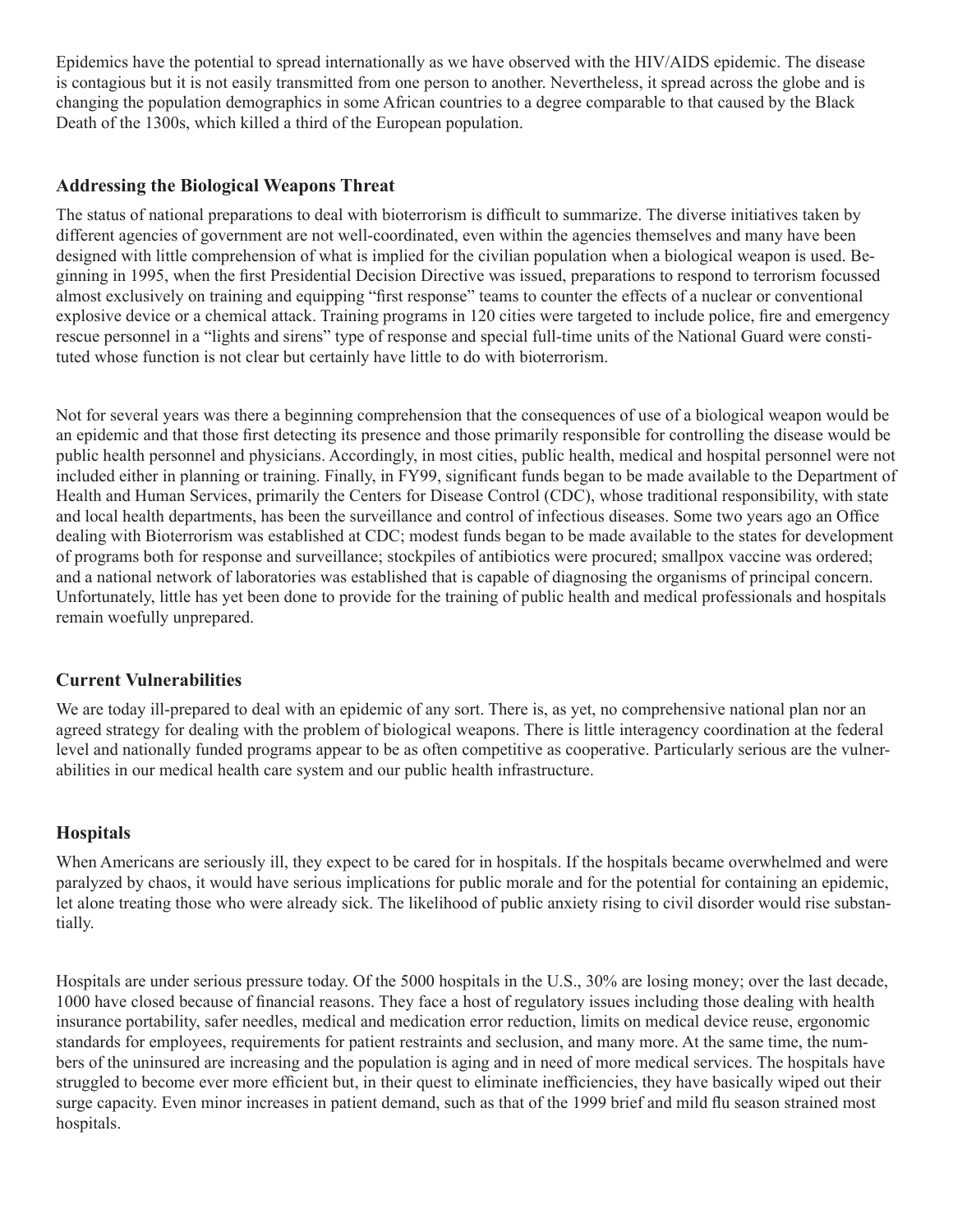This lack of elasticity is also seen in the pharmaceutical field as companies have focussed on just-in-time production and delivery. The result is that reserve supplies are few and temporary problems in production are regularly manifested in country-wide spot shortages of such as antibiotics and other critical drugs.

There is an increasing shortage of emergency rooms what with the loss of a thousand hospitals in the past decade and a desire on the part of hospitals to close ERs, if possible, because of their drain on resources. The amount of time that Baltimore's hospitals have been on "diversion" of ambulances because of over crowding has doubled every year for the past three years. Ventilators to aid respiration are in short supply. Baltimore, home to two major medical centers and medical schools, could not handle an acute situation that produced as many as 50 casualties requiring ventilators. A handful of highly contagious patients would cause havoc, there being in the Baltimore-Washington area, no more than 100 beds in negative pressure rooms that could handle highly contagious patients.

However, the most intractable problem for hospitals is likely to be staffing. As we have been told, only half of all nurses work in hospitals and the average age of a nurse in America is 53. More are now retiring than are being recruited to the field. Hospital administrators report that, even if they had more open beds, they doubt that they would have staff to care for the patients.

## **The Public Health System**

The public health system is in even worse shape. Public health is a long-neglected stepchild to modern medicine. It is a sector that has been understaffed and under funded for several decades.

It is believed that, in most states, there is ample authority for public health officials to respond aggressively and effectively to protect the public health. However, many of the relevant laws were written between the time of the Civil War and the 1930s. A more critical problem is knowing what to do and how to do it. With sharp reductions in the number of cases of the major infectious diseases, processes and knowledge about when and how to use quarantine and isolation procedures, how to organize large-scale vaccination programs and how to communicate effectively with a concerned public have been lost.

A major problem is that there really is no public health "system" for dealing with infectious diseases in this country, but, rather, a fragmented pattern of activities. The federal system, which for the most part is in the federal Centers for Disease Control and Prevention is itself comprised of a number of Centers and activities that are themselves independent fiefdoms. State and local health departments reflect a similar pattern and there is a major disconnect between the public health and medicine. Doctors rarely communicate with local public health officials and often, when they try to do so, they find no one with needed competence. In New York City, a city with one of the best public health departments in the country, the report of two cases of encephalitis to the health department led to the unraveling of the West Nile epidemic. This was a laudable and important response. However, it was later discovered that at the time the first two cases were reported, there were 20 other patients already hospitalized with encephalitis, a clearly recognizable and legally reportable disease.

In most areas, public health is not treated as an emergency service as are police, fire and utilities. The concept of a 24 hour per day, 7 day per week "hot line" is little known. Yet, public health officials will be the ones who will be obliged to organize a response to an epidemic, to communicate with the public and to orchestrate a city and state's response resources

## **Increasing Preparedness**

What can be done to diminish our vulnerability to bioweapons.

First, we have got to better prepare our public health and medical care services to respond to outbreaks and epidemics and to mass casualty situations whatever their origin. They are at the core of any response and yet, only recently have they